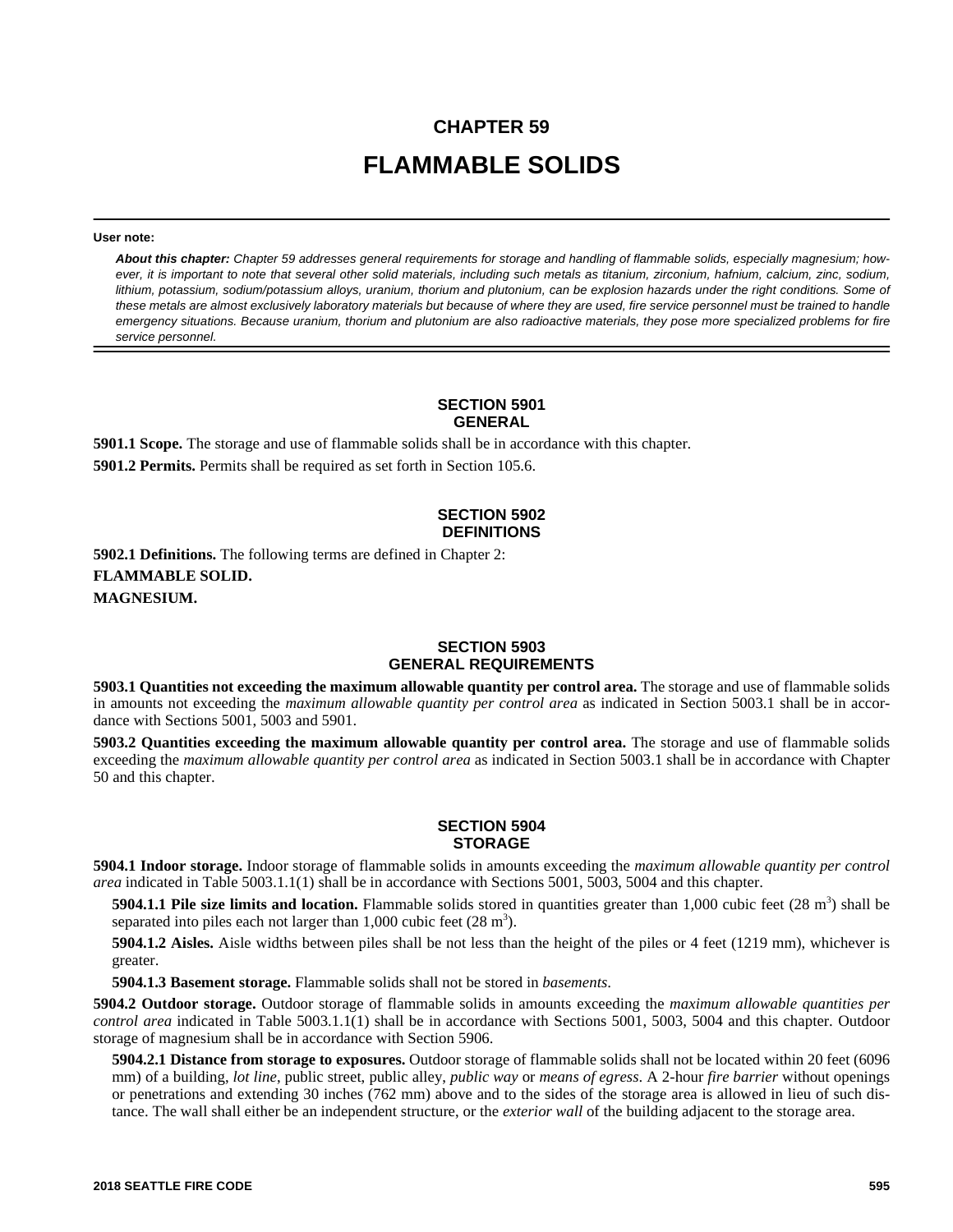**5904.2.2 Pile size limits.** Outdoor storage of flammable solids shall be separated into piles not larger than 5,000 cubic feet  $(141 \text{ m}^3)$  each. Piles shall be separated by aisles with a minimum width of not less than one-half the pile height or 10 feet (3048 mm), whichever is greater.

# **SECTION 5905 USE**

**5905.1 General.** The use of flammable solids in amounts exceeding the *maximum allowable quantity per control area* indicated in Table 5003.1.1(1) or 5003.1.1(3) shall be in accordance with Sections 5001, 5003, 5005 and this chapter. The use of magnesium shall be in accordance with Section 5906.

### **SECTION 5906 MAGNESIUM**

**5906.1 General.** Storage, use, handling and processing of magnesium, including the pure metal and alloys of which the major part is magnesium, shall be in accordance with Chapter 50 and Sections 5906.2 through 5906.5.8.

**5906.2 Storage of magnesium articles.** The storage of magnesium shall comply with Sections 5906.2.1 through 5906.4.3.

5906.2.1 Storage of greater than 50 cubic feet. Magnesium storage in quantities greater than 50 cubic feet (1.4 m<sup>3</sup>) shall be separated from storage of other materials that are either combustible or in combustible containers by aisles. Piles shall be separated by aisles with a minimum width of not less than the pile height.

5906.2.2 Storage of greater than 1,000 cubic feet. Magnesium storage in quantities greater than 1,000 cubic feet (28 m<sup>3</sup>) shall be separated into piles not larger than  $1,000$  cubic feet  $(28 \text{ m}^3)$  each. Piles shall be separated by aisles with a minimum width of not less than the pile height. Such storage shall not be located in nonsprinklered buildings of Type III, IV or V construction, as defined in the *International Building Code*.

**5906.2.3 Storage in combustible containers or within 30 feet of other combustibles.** Where in nonsprinklered buildings of Type III, IV or V construction, as defined in the *International Building Code*, magnesium shall not be stored in combustible containers or within 30 feet (9144 mm) of other combustibles.

**5906.2.4 Storage in foundries and processing plants.** The size of storage piles of magnesium articles in foundries and processing plants shall not exceed 1,250 cubic feet  $(25 \text{ m}^3)$ . Piles shall be separated by aisles with a minimum width of not less than one-half the pile height.

**5906.3 Storage of pigs, ingots and billets.** The storage of magnesium pigs, ingots and billets shall comply with Sections 5906.3.1 and 5906.3.2.

**5906.3.1 Indoor storage.** Indoor storage of pigs, ingots and billets shall only be on floors of noncombustible construction. Piles shall not be larger than 500,000 pounds (226.8 metric tons) each. Piles shall be separated by aisles with a minimum width of not less than one-half the pile height.

**5906.3.2 Outdoor storage.** Outdoor storage of magnesium pigs, ingots and billets shall be in piles not exceeding 1,000,000 pounds (453.6 metric tons) each. Piles shall be separated by aisles with a minimum width of not less than one-half the pile height. Piles shall be separated from combustible materials or buildings on the same or adjoining property by a distance of not less than the height of the nearest pile.

**5906.4 Storage of fine magnesium scrap.** The storage of scrap magnesium shall comply with Sections 5906.4.1 through 5906.4.3.

**5906.4.1 Separation.** Magnesium fines shall be kept separate from other combustible materials.

5906.4.2 Storage of 50 to 1,000 cubic feet. Storage of fine magnesium scrap in quantities greater than 50 cubic feet (1.4 m<sup>3</sup>) [six 55-gallon (208 L) steel drums] shall be separated from other occupancies by an open space of not less than 50 feet (15 240 mm) or by a *fire barrier* constructed in accordance with Section 707 of the *International Building Code*.

**5906.4.3 Storage of greater than 1,000 cubic feet.** Storage of fine magnesium scrap in quantities greater than 1,000 cubic feet  $(28 \text{ m}^3)$  shall be separated from all buildings other than those used for magnesium scrap recovery operations by a distance of not less than 100 feet (30 480 mm).

**5906.5 Use of magnesium.** The use of magnesium shall comply with Sections 5906.5.1 through 5906.5.8.

**5906.5.1 Melting pots.** Floors under and around melting pots shall be of noncombustible construction.

**5906.5.2 Heat-treating ovens.** *Approved* means shall be provided for control of magnesium fires in heat-treating ovens.

**5906.5.3 Dust collection.** Magnesium grinding, buffing and wire-brushing operations, other than rough finishing of castings, shall be provided with *approved* hoods or enclosures for dust collection that are connected to a liquid-precipitation type of separator that converts dust to sludge without contact (in a dry state) with any high-speed moving parts.